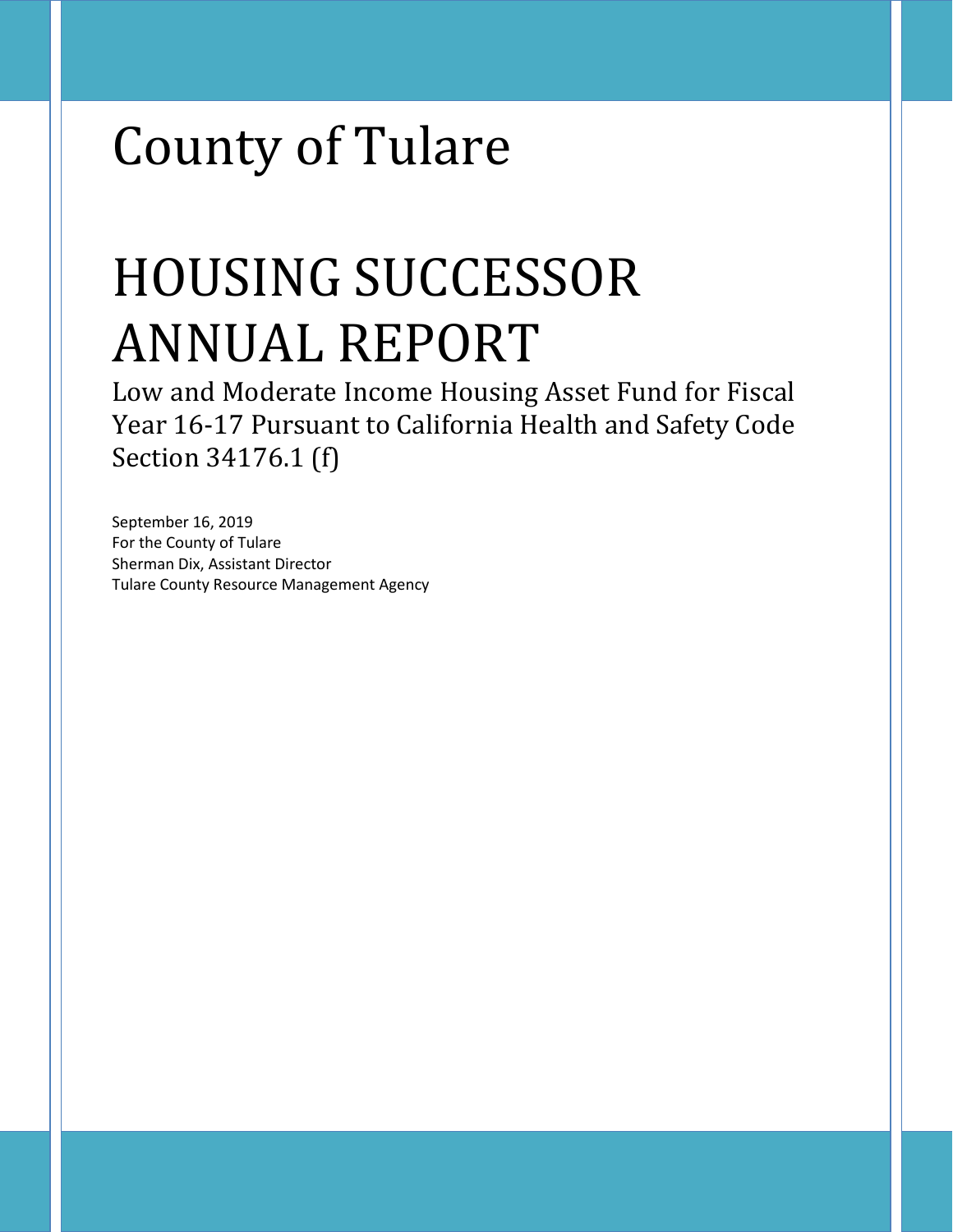## **Contents**

| $\mathbf{I}$ . |  |
|----------------|--|
| II.            |  |
| III.           |  |
| IV.            |  |
| А.             |  |
| <b>B.</b>      |  |
| C.             |  |
| V.             |  |
| VI.            |  |
| VII.           |  |
| VIII.          |  |
| IX.            |  |
| Х.             |  |
| XI.            |  |
| XII.           |  |
| XIII.          |  |
|                |  |
|                |  |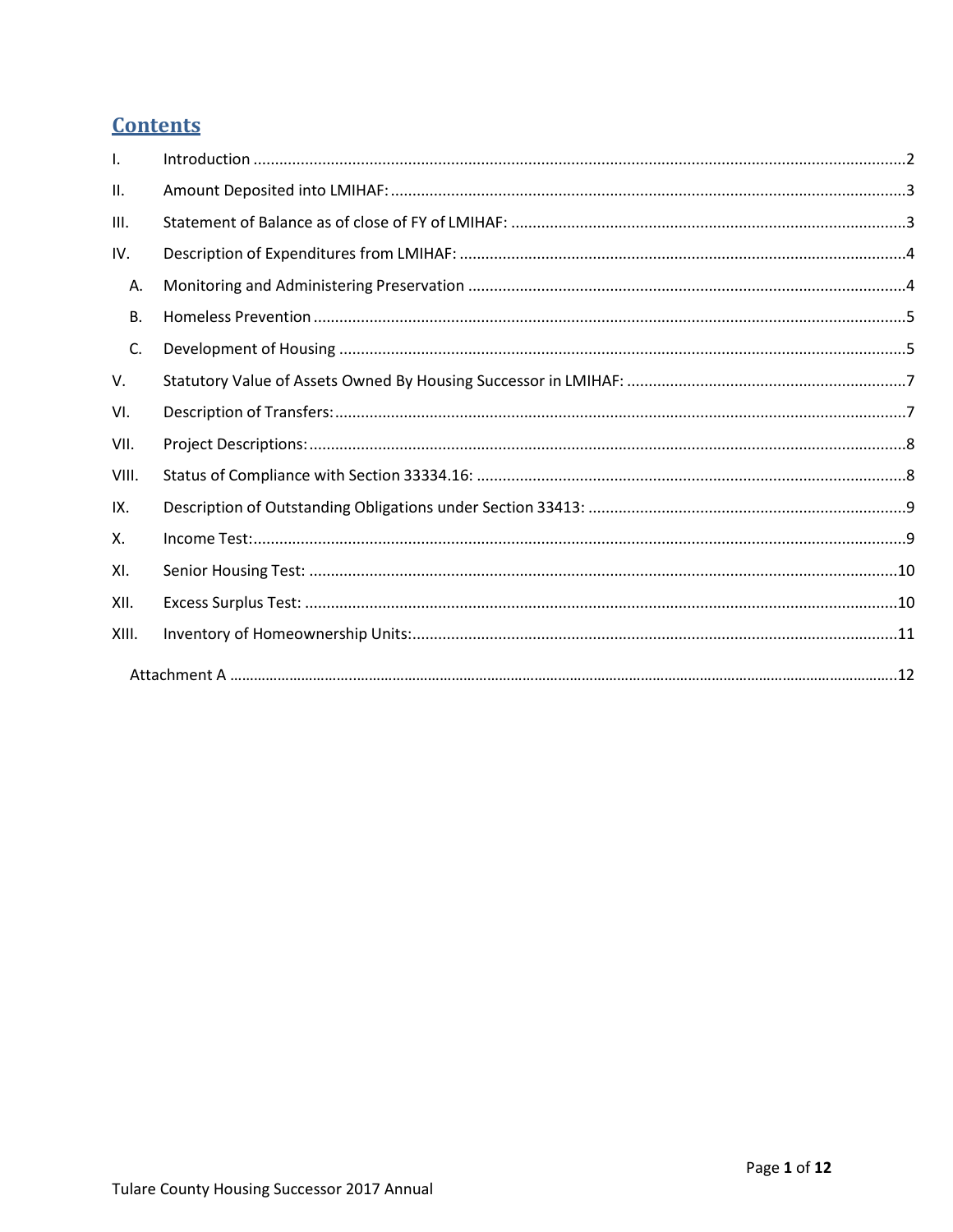## <span id="page-2-0"></span>**I. Introduction**

The County of Tulare assumed the housing functions of the former County of Tulare Redevelopment Agency on February 1, 2012. The transfer of the functions included transfer of formerly designated RDA low- and moderate-income housing funds as were any funds generated by the former RDA housing assets.

To ensure that the monies in the Fund are expended in accordance with the law, Section 34176.1(f) an annual report for housing successors are required to be reported. Reporting requirements include an independent financial audit of the fund within six months of the end of the fiscal year. The Housing Successor Fund is included as part of the audited Tulare County Comprehensive Annual Financial Report (CAFR) audited by Brown Armstrong, Certified Public Accountants, and is posted on the County's website at:

[http://tularecounty.ca.gov/auditorcontroller/index.cfm/auditor-controller/financial](http://tularecounty.ca.gov/auditorcontroller/index.cfm/auditor-controller/financial-reports1/comprehensive-annual-financial-report-cafr/cafr-2016-2017/)[reports1/comprehensive-annual-financial-report-cafr/cafr-2016-2017/](http://tularecounty.ca.gov/auditorcontroller/index.cfm/auditor-controller/financial-reports1/comprehensive-annual-financial-report-cafr/cafr-2016-2017/)

Housing successors that assumed the housing functions of a former Redevelopment Agency are required to post a report on its website containing information regarding the low and moderate income housing asset funds of the former redevelopment agency for the previous fiscal year. In this case, the County of Tulare, as the housing successor, is required to prepare and post the report.

This Housing Successor Annual Report (Report) for the Low and Moderate Income Housing Asset Funds (LMIHAF) has been prepared pursuant to California Health and Safety Code Section 34176.1(f) and is dated as of September 16, 2019.

This Report sets forth certain details of the County of Tulare Housing Successor (Housing Successor fund) activities during Fiscal Year 2016-17 (Fiscal Year). The purpose of this Report is to provide the governing body of the Housing Successor an annual report on the housing assets and activities of the Housing Successor under Part 1.85, Division 24 of the California Health and Safety Code, in particular sections 34176 and 34176.1 (Dissolution Law).

The following Report is based upon information prepared by County of Tulare staff and information contained within the financial records of the Low and Moderate Income Housing Fund for Fiscal Year 2016-17. This Report responds to the Annual Report requirements for Housing Successors reporting, specifically Health and Safety Code 34176.1(f).

[http://leginfo.legislature.ca.gov/faces/codes\\_displaySection.xhtml?lawCode=HSC&sectionNum=34176.](http://leginfo.legislature.ca.gov/faces/codes_displaySection.xhtml?lawCode=HSC§ionNum=34176.)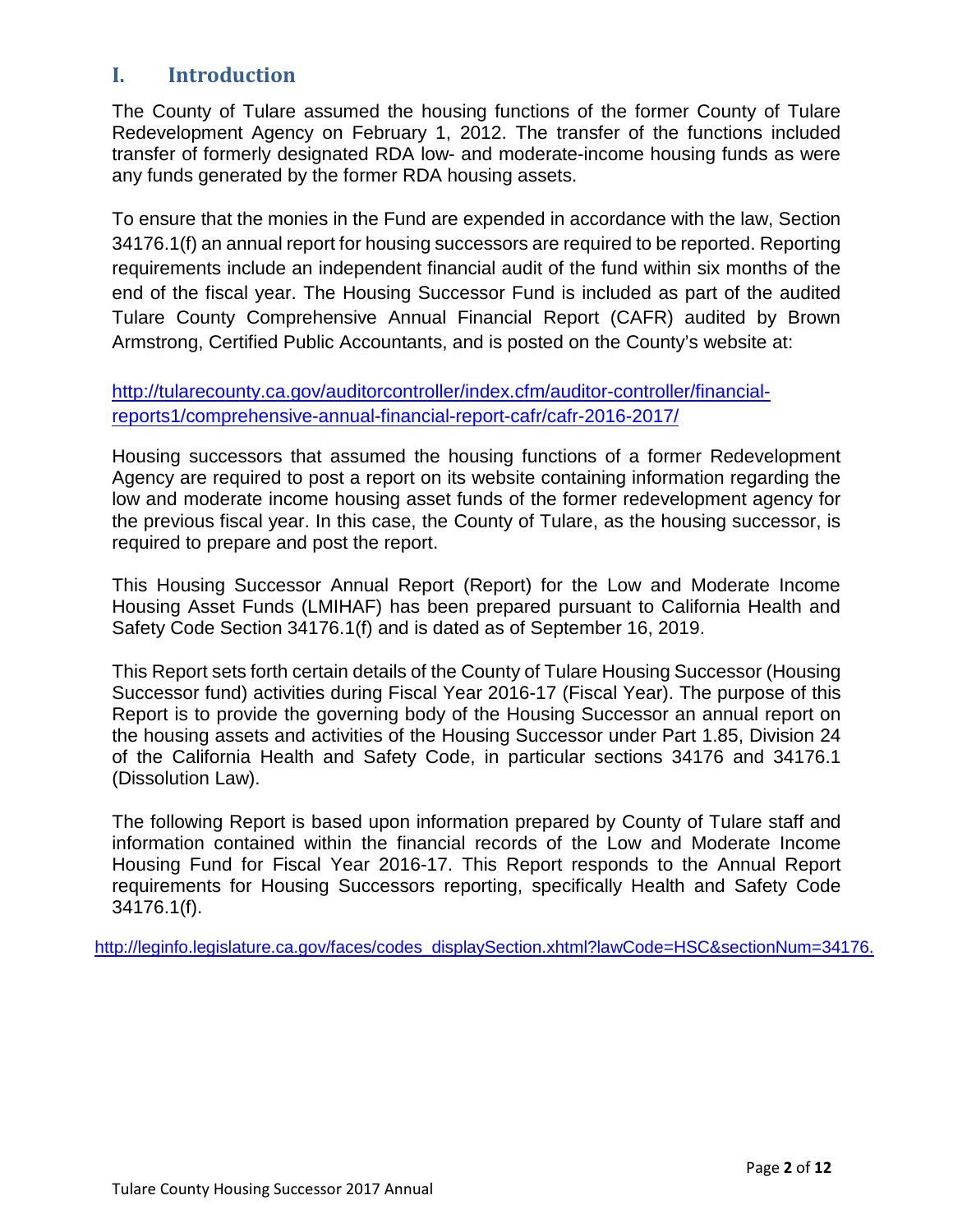## <span id="page-3-0"></span>**II. Amount Deposited into LMIHAF:**

*"(f) Section 33080.1 of this code and Section 12463.3 of the Government Code shall not apply. Instead, the housing successor shall conduct, and shall provide to its governing body, an independent financial audit of the Low and Moderate Income Housing Asset Fund within six months after the end of each fiscal year, which may be included in the independent financial audit of the host jurisdiction. If the housing successor is a city or county, it shall also include in its report pursuant to Section 65400 of the Government Code and post on its Internet Web site all of the following information for the previous fiscal year. If the housing successor is not a city or county, it shall also provide to its governing body and post on its Internet Web site all of the following information for the previous fiscal year:*

- *(1) The amount the city, county, or city and county received pursuant to subparagraph (A) of paragraph (3) of subdivision (b) of Section 34191.4.*
- *(2) The amount deposited to the Low and Moderate Income Housing Asset Fund, distinguishing between amounts deposited pursuant to subparagraphs (B) and (C) of paragraph (3) of subdivision (b) of Section 34191.4, amounts deposited for other items listed on the Recognized Obligation Payment Schedule, and other amounts deposited."*

This section provides the total amount of funds deposited into the Low and Moderate Income Housing Asset Fund (LMIHAF) during the Fiscal Year. Any amounts deposited for items listed on the Recognized Obligation Payment Schedule ("ROPS") must be distinguished from the other amounts deposited.

As shown in **Table 1: "Deposits to the LMIHAF 16/17 FY"** below, a total of \$8,636.36 was deposited into the LMIHAF during the Fiscal Year 2016-17. There was not a deposit from the Recognized Obligation Payment Schedule (ROPS).

| Deposits to the LMIHAF 16/17 FY |               |  |
|---------------------------------|---------------|--|
| <b>Source</b>                   | <b>Amount</b> |  |
| Homebuyer Loan Payments         | \$8,450.00    |  |
| Interest/Investment Income      | 186.36        |  |
| <b>ROPS</b>                     | .00           |  |
| <b>Total Amount Deposited</b>   | \$8,636.36    |  |

#### **Table 1: Deposits to the LMIHAF 16/17 FY**

## <span id="page-3-1"></span>**III. Statement of Balance as of close of FY of LMIHAF:**

*(3) A statement of the balance in the fund as of the close of the fiscal year, distinguishing any amounts held for items listed on the Recognized Obligation Payment Schedule from other amounts.*

This section provides a statement of the balance in the LMIHAF as of the close of the Fiscal Year. Any amounts deposited for items listed on the Recognized Obligation Payment Schedule (ROPS) must be distinguished from the other amounts deposited.

As reflected below in **Table 2, "Beginning and Ending Balance in LMIHAF"** at the close of the Fiscal Year 2016-17, the ending balance in the LMIHAF was \$40,629.93.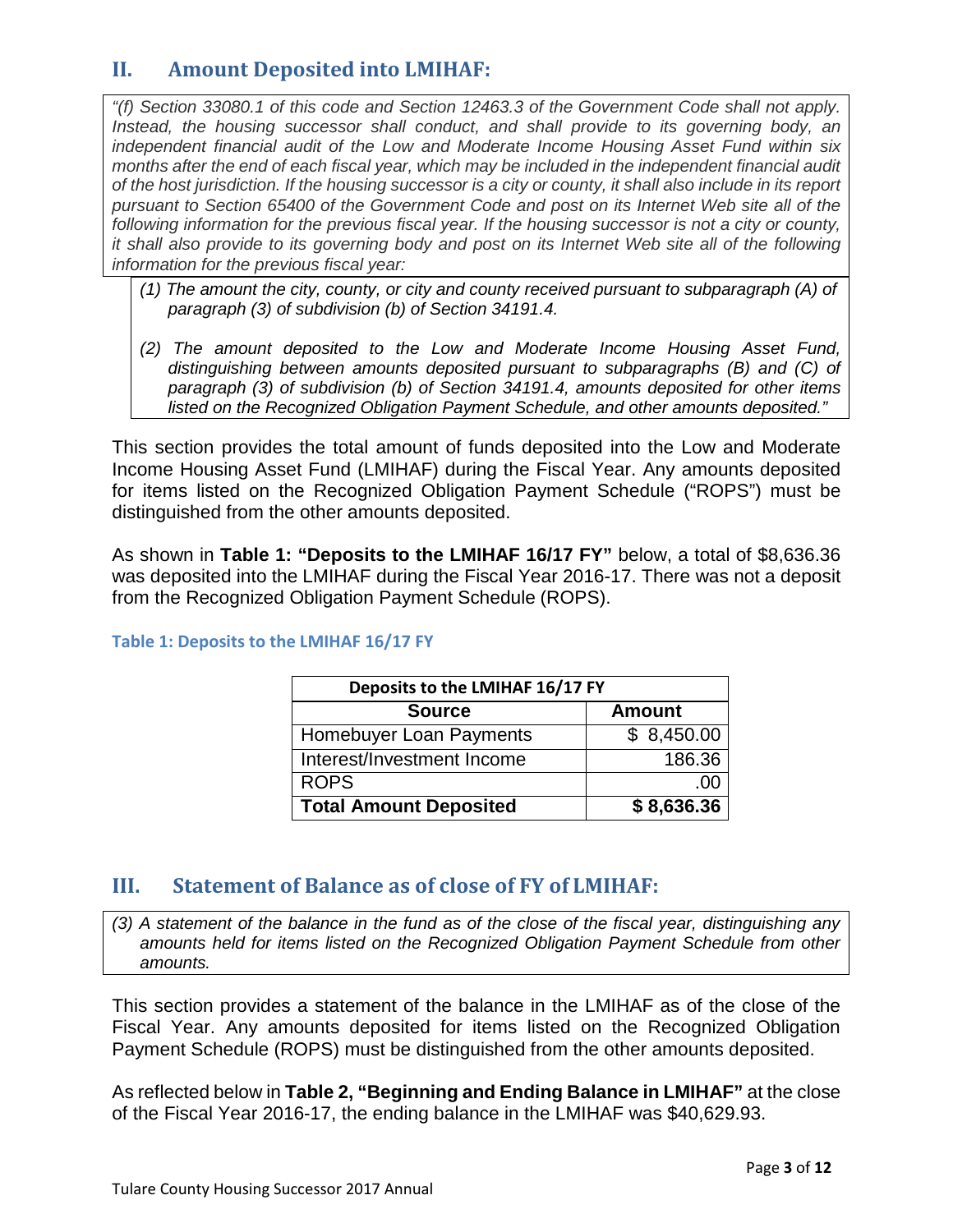#### **Table 2: Beginning and Ending Balance in LMIHAF**

| <b>Beginning &amp; Ending Balance of LMIHAF</b> |                |  |  |
|-------------------------------------------------|----------------|--|--|
| <b>Subject</b>                                  | <b>Balance</b> |  |  |
| Previous Balance at June 30, 2016               | \$32,023.57    |  |  |
| <b>Amount Deposited</b>                         | 8,636.36       |  |  |
| <b>Expenditures</b>                             | (30.00)        |  |  |
| Ending Balance at June 30, 2017                 | \$40,629.93    |  |  |

## <span id="page-4-0"></span>**IV. Description of Expenditures from LMIHAF:**

*(4) A description of expenditures from the fund by category, including, but not limited to, expenditures (A) for monitoring and preserving the long-term affordability of units subject to affordability restrictions or covenants entered into by the redevelopment agency or the housing successor and administering the activities described in paragraphs (2) and (3) of subdivision (a), (B) for homeless prevention and rapid rehousing services for the development of housing described in paragraph (2) of subdivision (a), and (C) for the development of housing pursuant to paragraph (3) of subdivision (a)."*

This section provides a description of the expenditures made from the LMIHAF during the Fiscal Year. **Table 3, "Total LMIHAF Expenditures"**, below reflects all LMIHAF expenditures, followed by detailed expenditures toward monitoring and administration in Table 4; Homeless Prevention and Rapid Rehousing in Table 5; and Housing Development in Table 6.

#### **Table 3: Description of Total LMIHAF Expenditures**

| <b>Total LMIHAF Expenditures</b>           |                     |
|--------------------------------------------|---------------------|
| <b>Type of Expenditures (Subject)</b>      | <b>Expenditures</b> |
| Monitoring and Administration Expenditures | \$30.00             |
| <b>Total Expenditures for LMIHAF</b>       | \$30.00             |

## **A. Monitoring and Administering Preservation**

<span id="page-4-1"></span>For the purpose of monitoring and preserving the long-term affordability of units subject to affordability restrictions or covenants entered into by the redevelopment agency or the housing successor, and for the purpose of administering the activities as referenced under H & S Code Section 34176.1 (a) (2) and (3), a housing successor is allowed to spend up to the greater of \$200,000 or 5% of the statutory value of the Housing Assets Portfolio (defined and calculated in Section V below). Note that the percentage of the statutory value of the housing asset portfolio increased from 2% to 5% under SB 107, effective January 2016.

Therefore, based on our value asset portfolio referenced under Section V, and referenced herein of \$1,927,318.57, our monitoring and administrative expenses may not exceed \$96,365.93. As reflected below in **Table 4: "Description of LMIHAF Monitoring and Administrative Expenditures"**, the LMIHAF had a total of \$30.00 in expenditures toward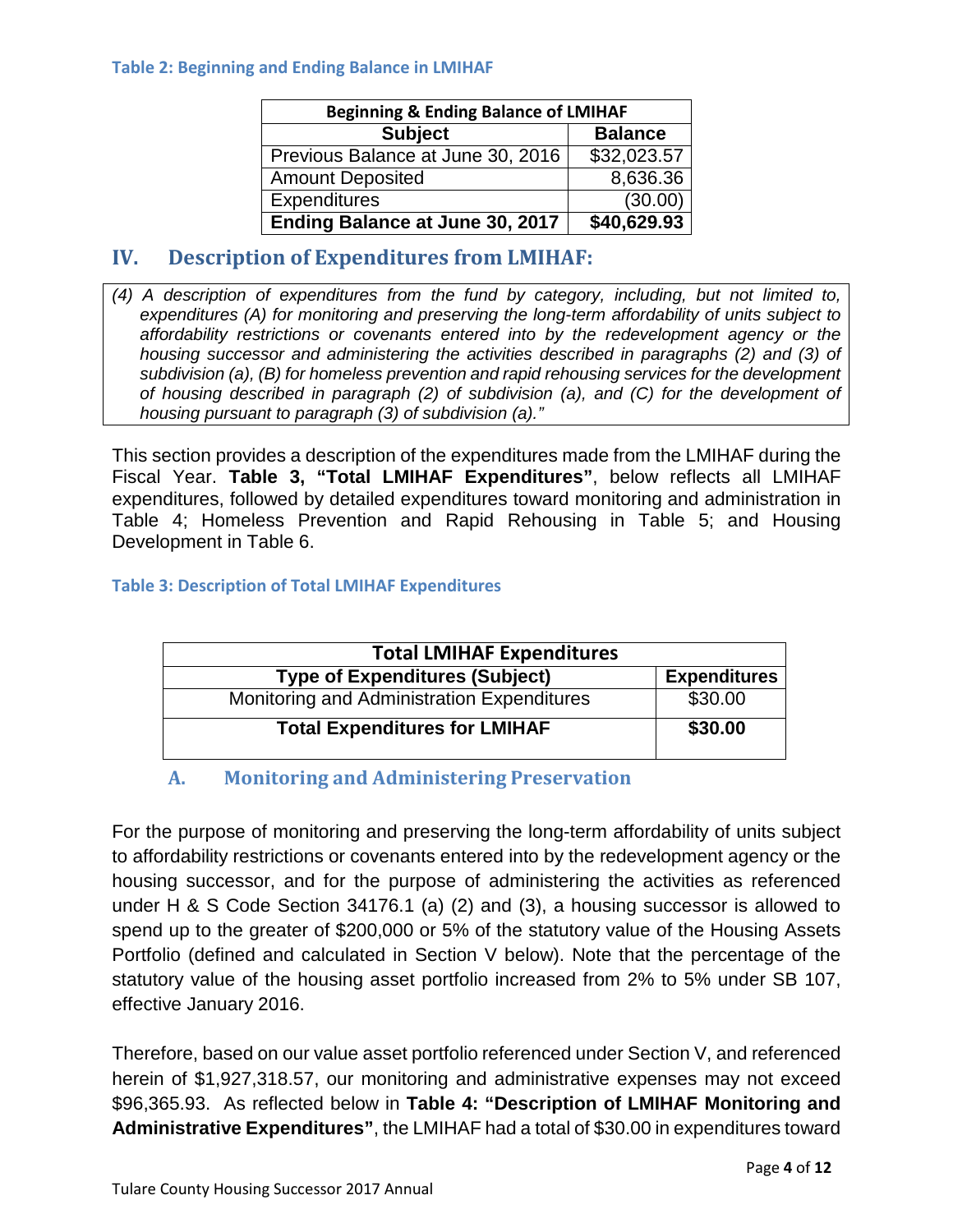monitoring and administration for Fiscal Year 2016-17.

| <b>LMIHAF Monitoring and Administrative Expenditures</b> |                     |  |  |
|----------------------------------------------------------|---------------------|--|--|
| <b>Subject</b>                                           | <b>Expenditures</b> |  |  |
| Monitoring and Administration                            | \$30.00             |  |  |
| <b>Total Expenditures</b>                                | \$30.00             |  |  |

#### **Table 4: Description of LMIHAF Monitoring and Administrative Expenditures**

#### **B. Homeless Prevention**

<span id="page-5-0"></span>As per Health & Safety Code Section 34176.1 (a) (2): Notwithstanding Section 33334.2, if the housing successor has fulfilled all obligations pursuant to Sections 33413 and 33418, the housing successor may expend up to two hundred fifty thousand dollars (\$250,000) per fiscal year for homeless prevention and rapid rehousing services for individuals and families who are homeless or would be homeless but for this assistance. This includes the provision for short-term or medium-term rental assistance, housing relocation and stabilization services. It also includes housing search, mediation, or outreach to property owners, credit repair, security or utility deposits, utility payments, rental assistance for a final month at a location, moving costs assistance, case management or other appropriate activities for homelessness prevention and rapid rehousing of persons who have become homeless.

For the 16-17 fiscal year, \$0 of LMIHAF was utilized toward homeless prevention, as reflected below in **Table 5, "Description of LMIHAF Homeless Prevention & Rapid Rehousing Expenditures"**.

| <b>LMIHAF Homeless Prevention &amp; Rapid Rehousing Expenditures</b> |                     |  |
|----------------------------------------------------------------------|---------------------|--|
| <b>Subject</b>                                                       | <b>Expenditures</b> |  |
| Homeless Prevention and Rapid Rehousing Expenditures                 | \$0                 |  |
| <b>Total 16/17 LMIHAF Expenditures for Homeless Prevention</b>       | \$0                 |  |

#### **Table5: Description of LMIHAF Homeless Prevention & Rapid Rehousing Expenditures**

## <span id="page-5-1"></span>**C. Development of Housing**

Under Health and Safety Code Division 24, Section 34176.1 (a) (3), the housing successor shall expend all funds remaining in the Low and Moderate Income Housing Asset Fund after the expenditures allowed pursuant to 34176.1 (a) (1) and (2) for the development of housing affordable to and occupied by households earning 80% or less of the Area Median Income (AMI), with at least 30% of these remaining funds expended for the development of rental housing affordable to and occupied by households earning 30% AMI or less. Please note that this is after monitoring, administration and homeless prevention expenditures.

Additionally, no more than 20% of these remaining funds may be expended for the development of housing affordable to and occupied by households earning between 60% and 80% AMI.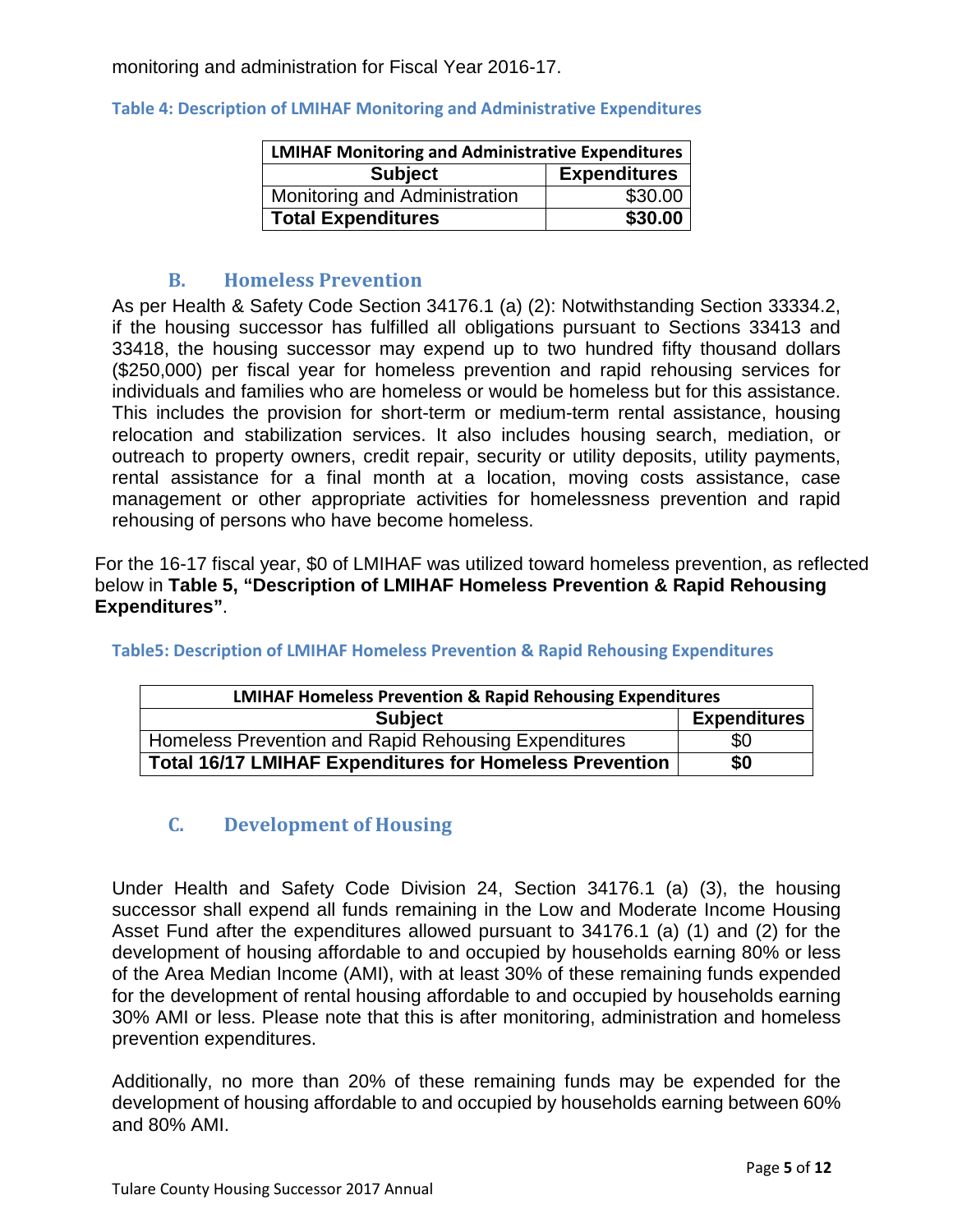A demonstration of these requirements is included under Section "X", Income Test. To better understand the Housing Asset Fund Expenditure limitations, the **Graph 1: "Housing Asset Fund Expenditure Requirements",** below represents the percentage toward ownership, rental and income affordability limits.



#### **Graph: Housing Asset Fund Expenditure 1**

As reflected below within **Table 6, "Description of LMIHAF Housing Development Expenditures by Income Level**", no LMIHAFs were utilized for the fiscal year. The County, as the administrator of the Housing Fund, has incurred administrative expenses since the beginning of the first five-year compliance period on January 1, 2014.

The County will continue to monitor the progress and requirements of this section.

**Table 6: Description of LMIHAF Housing Development Expenditures by Income level**

| <b>Housing Development:</b>                                 | <b>Expenditures</b> |
|-------------------------------------------------------------|---------------------|
| Expenditures on Extremely-Low Income Units                  |                     |
| (households earning 30% or less of the Area Median          |                     |
| Income ("AMI");                                             | \$0                 |
| Expenditures on Very-Low Income Units (households<br>$\Box$ |                     |
| earning 31% to 50% of the AMI);and                          | \$0                 |
| Expenditures on Low Income Units (households earning        |                     |
| 51% to 80% of the AMI)                                      | \$0                 |
| <b>Total 16/17 LMIHAF Housing Development</b>               | \$0                 |
| <b>Expenditures</b>                                         |                     |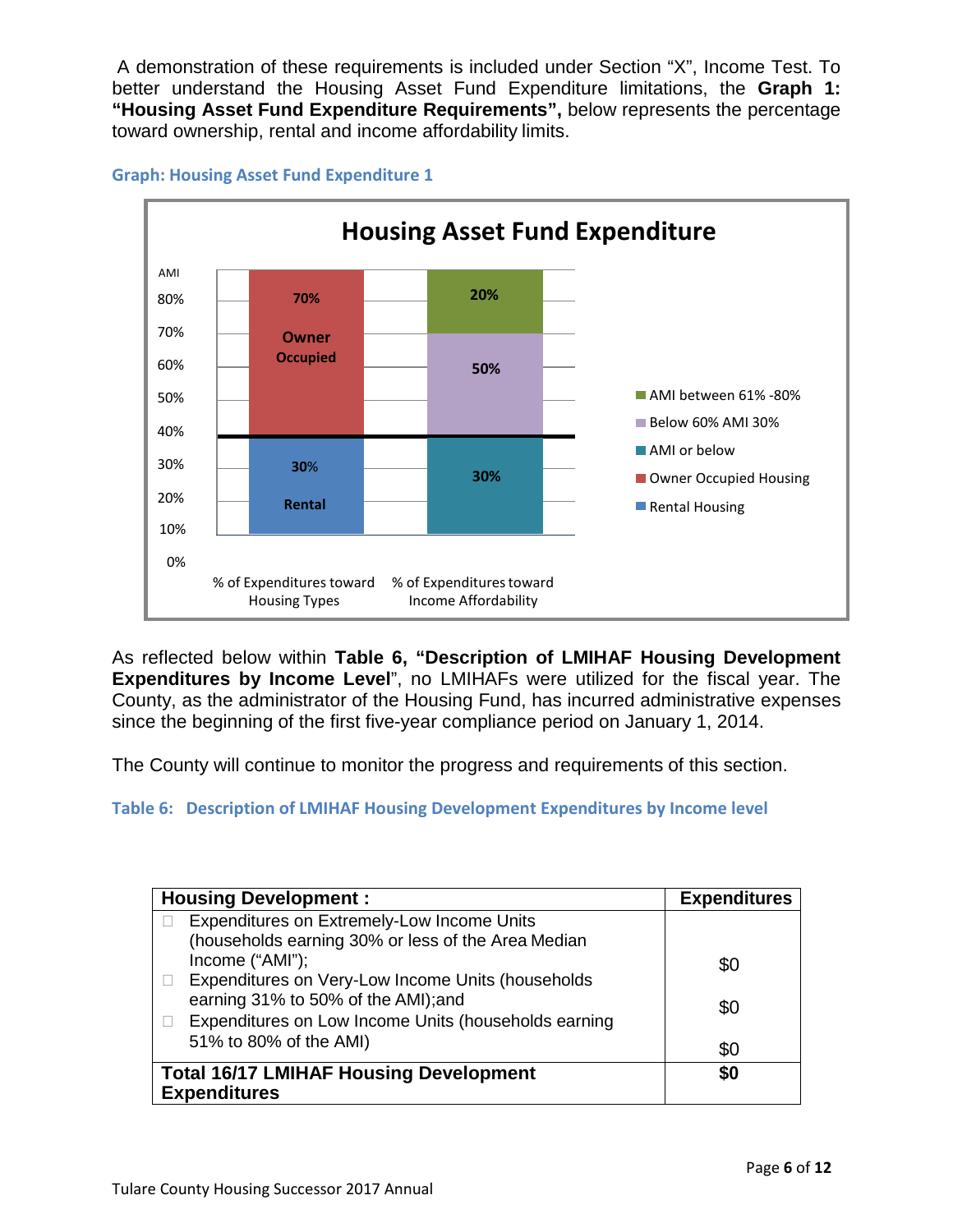## <span id="page-7-0"></span>**V. Statutory Value of Assets Owned By Housing Successor in LMIHAF:**

*(5) As described in paragraph (1) of subdivision (a), the statutory value of real property owned by the housing successor, the value of loans and grants receivable, and the sum of these two amounts.*

Under the Dissolution Law and for purposes of this Report, the "statutory value of real property" means the value of properties formerly held by the former redevelopment agency as listed on the housing asset transfer schedule approved by the Department of Finance as listed in such schedule under Section 34176(a) (2), the value of the properties transferred to the Housing Successor pursuant to Section 34181(f), and the purchase price of property purchased by the Housing Successor. Further, the value of loans and grants receivable is included in these reported assets held in the LMIHAF.

**Table 7, "Real Property Owned",** reflects the statutory value of assets owned of \$22,934.17 and **Table 8, "Loans/Notes Receivable",** reflects the value of Notes Receivable of \$1,904,384.40 by the Housing Successor. In total, the value of housing assets is \$1,927,318.57 for the combined value of assets.

#### **Table 7: Real Property Owned**

| Real<br><b>Property</b>              | <b>Statutory Value</b> |
|--------------------------------------|------------------------|
| Vacant Land - Goshen APN 073-024-024 | 14,934.17              |
| Vacant Land - Goshen APN 075-070-044 | 8,000.00               |
| <b>Total Real Property</b>           | 22,934.17              |
|                                      |                        |

#### **Table 8: Loans/Notes Receivable**

| Loans<br><b>Receivable</b>                                                        | Value          |
|-----------------------------------------------------------------------------------|----------------|
| Single Family Properties – First Time Homebuyer Loans<br>and Rehabilitation Loans | \$1,904,384.40 |
| <b>Total Value of Loans Receivable</b>                                            | \$1,904,384.40 |
|                                                                                   |                |

*Total Statutory Value of Real Property & Loans/Notes Receivable: \$1,927,318.57*

## <span id="page-7-1"></span>**VI. Description of Transfers:**

*(6) A description of any transfers made pursuant to paragraph (2) of subdivision (c) in the previous fiscal year and, if still unencumbered, in earlier fiscal years and a description of and status update on any project for which transferred funds have been or will be expended if that project has not yet been placed in service.*

This section describes transfers, if any, to another successor made in previous Fiscal Year(s), including whether the funds are unencumbered and the status of projects, if any, for which the transferred LMIHAF will be used. The sole purpose of the transfers must be for the development of transit priority projects, permanent supportive housing, housing for agricultural employees or special needs housing.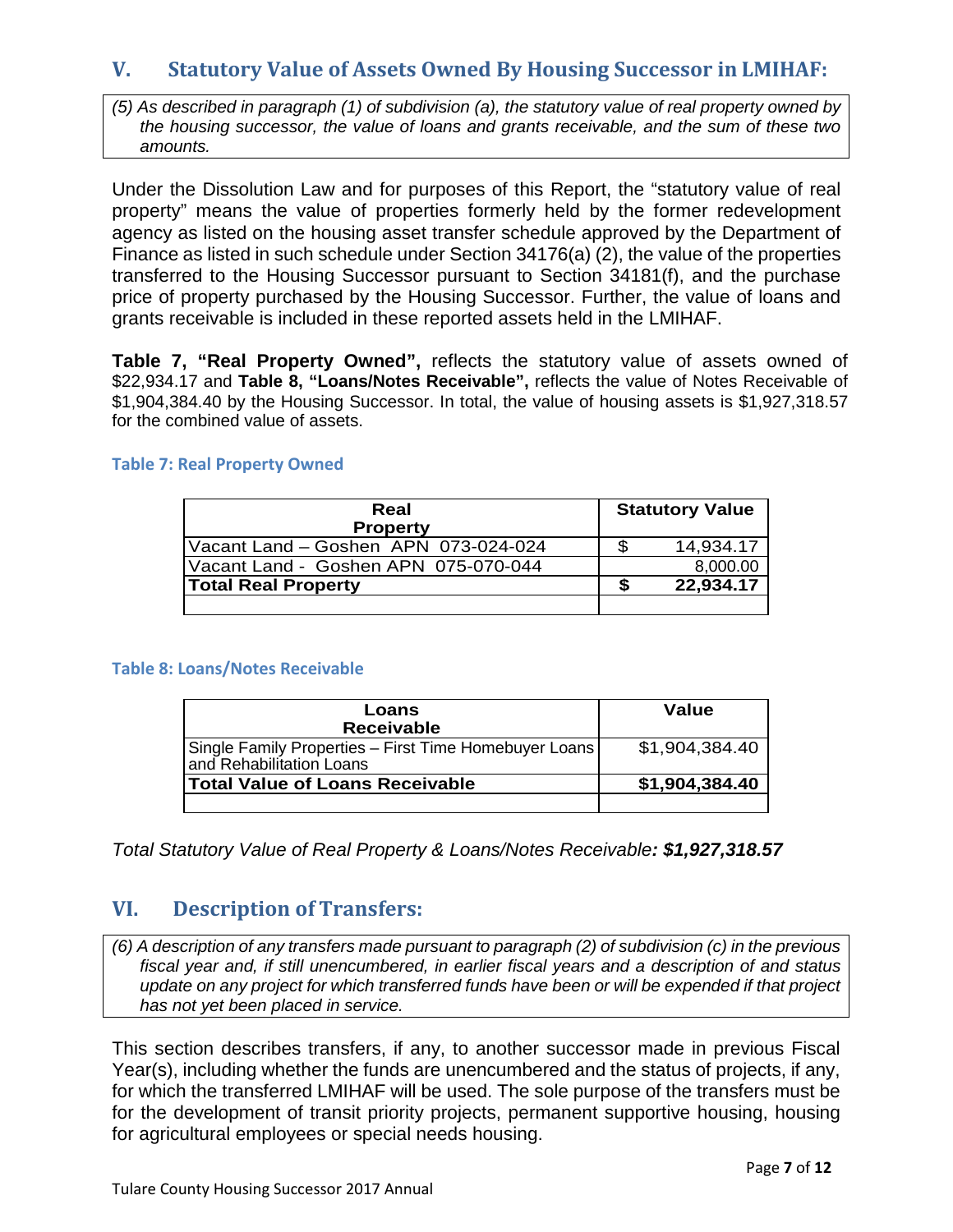The Housing Successor did not make any LMIHAF transfers to other Housing Successor(s) under Section 34176.1(c) (2) during the Fiscal Year 2016-17.

## <span id="page-8-0"></span>**VII. Project Descriptions:**

*(7) A description of any project for which the housing successor receives or holds property tax revenue pursuant to the Recognized Obligation Payment Schedule and the status of that project.*

This section describes any project for which the Housing Successor receives or holds property tax revenue pursuant to the ROPS and the status of that project.

The Housing Successor does not receive or hold property tax revenue pursuant to the ROPS for any of the Housing projects.

## <span id="page-8-1"></span>**VIII. Status of Compliance with Section 33334.16:**

*(8) For interests in real property acquired by the former redevelopment agency prior to February 1, 2012, a status update on compliance with Section 33334.16. For interests in real property acquired on or after February 1, 2012, a status update on the project.*

This section provides a status update on compliance with Section 33334.16 for interests in real property acquired by the former redevelopment agency prior to February 1, 2012. For interests in real property acquired on or after February 1, 2012, provide a status update on the project.

Section 34176.1 provides that Section 33334.16 does not apply to interests in real property acquired by the Housing Successor on or after February 1, 2012; however, this Report presents a status update on the projects related to such real property.

With respect to interests in real property acquired by the former redevelopment agency *prior* to February 1, 2012, the time periods described in Section 33334.16 shall be deemed to have commenced on the date that the Department of Finance approved the property as a housing asset in the LMIHAF; thus, as to real property acquired by the former redevelopment agency now held by the Housing Successor in the LMIHAF, the Housing Successor must initiate activities consistent with the development of the real property for the purpose for which it was acquired within five years of the date the DOF approved such property as a housing asset.

**Table 9, Section 33332.16 Compliance- Status of Real Property housing assets,**  shown below, provides a status update on the real property housing asset(s) that were acquired prior to February 1, 2012, and compliance with five‐year period: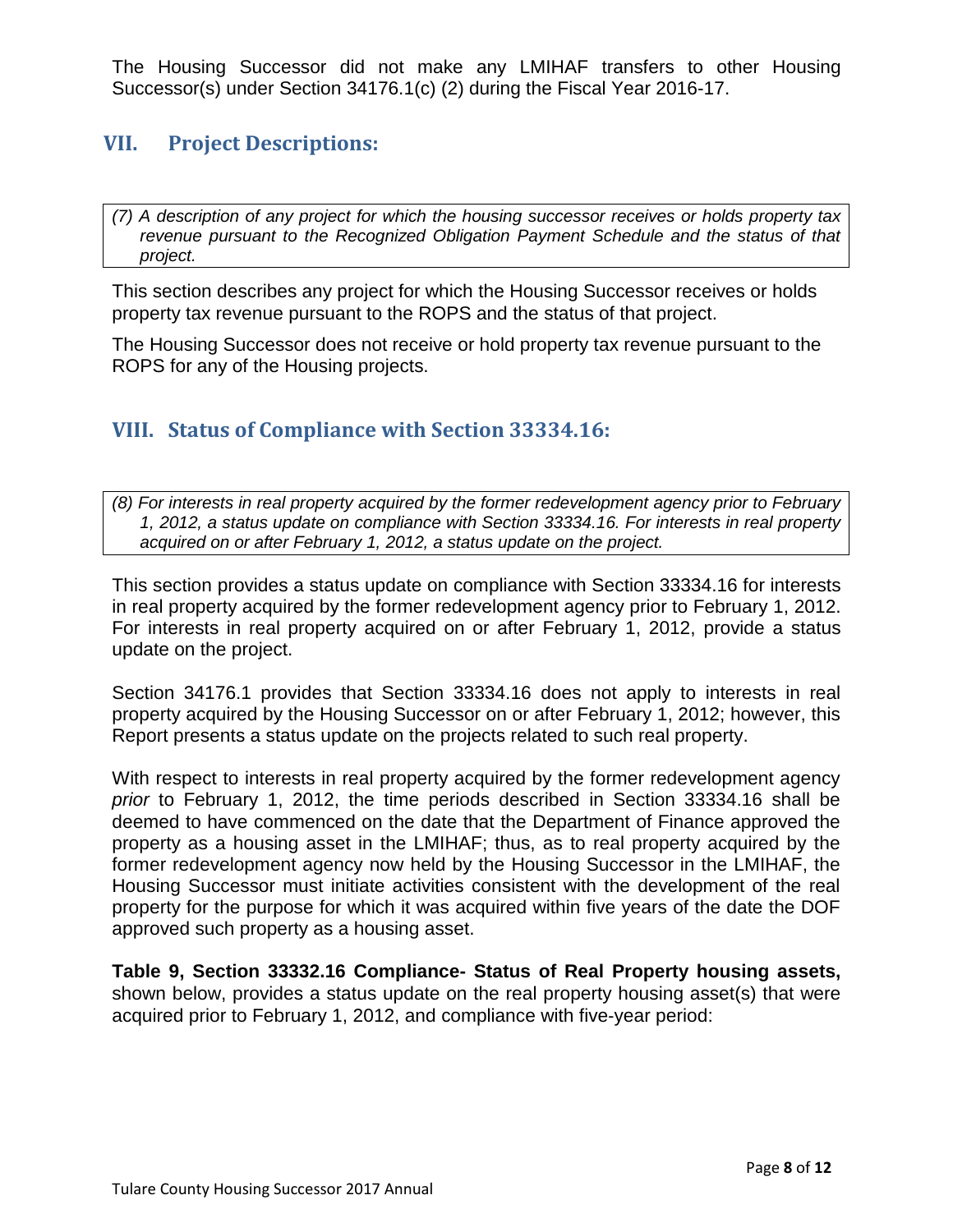#### **Table 9: Section 33332.16 Compliance- Status of real property housing asset(s)**

| <b>Real Property</b> |                      |                                                   |                                                                      |                                                                    |                                                                         |                                                                                                                                                  |
|----------------------|----------------------|---------------------------------------------------|----------------------------------------------------------------------|--------------------------------------------------------------------|-------------------------------------------------------------------------|--------------------------------------------------------------------------------------------------------------------------------------------------|
| Item#                | <b>Type of Asset</b> | <b>Legal Title and</b><br><b>Description</b>      | Date of<br>construction<br>or<br>acquisition<br>by the<br>former RDA | <b>DOF</b><br>Approved<br>Property as a<br><b>Housing</b><br>Asset | <b>Deadline to</b><br>Initiate<br><b>Development</b><br><b>Activity</b> | <b>Status of Housing Successor</b><br>Activity 2017                                                                                              |
| 1                    | Single Family Home   | 15884-A Jasmine<br>Avenue, Ivanhoe,<br>California | <b>July 26.</b><br>2007                                              | January 14,<br>2013                                                | N/A                                                                     | Property sold 06/07/2012, Proceeds<br>were returned to NSP1 Program                                                                              |
| 2                    | Single Family Home   | 15884-C Jasmine<br>Avenue, Ivanhoe,<br>California | <b>July 26,</b><br>2007                                              | January 14,<br>2013                                                | N/A                                                                     | Property sold 01/25/2013<br>, Proceeds were returned to NSP1<br>Program                                                                          |
| 3                    | Single Family Home   | 15884-D Jasmine<br>Avenue, Ivanhoe,<br>California | <b>July 26,</b><br>2007                                              | January 14,<br>2013                                                | N/A                                                                     | Property sold 06/14/2012, Proceeds<br>were returned to NSP1 Program                                                                              |
| 4                    | Vacant Land          | 4929 Avenue 309.<br>Goshen, California            | August 17,<br>2010                                                   | January 14,<br>2013                                                | January 14,<br>2018                                                     | Property secured for Redevelopment<br>funded loan acquired through<br>property tax sale. Property in the<br>process of being sold or transferred |
| 5                    | Vacant Land          | 30907 Juniper, Goshen,<br>California              | <b>July 25,</b><br>2007                                              | January 14,<br>2013                                                | January 14,<br>2018                                                     | Property secured for Redevelopment<br>funded loan acquired through<br>property tax sale. Property in the<br>process of being sold or transferred |

## <span id="page-9-0"></span>**IX. Description of Outstanding Obligations under Section 33413:**

*(9) A description of any outstanding obligations pursuant to Section 33413 that remained to transfer to the housing successor on February 1, 2012, of the housing successor's progress in meeting those obligations, and of the housing successor's plans to meet unmet obligations. In addition, the housing successor shall include in the report posted on its Internet Web site the implementation plans of the former redevelopment agency.*

This section describes the outstanding replacement and inclusionary housing obligations, if any, under Section 33413 that remained outstanding prior to dissolution of the former redevelopment agency as of February 1, 2012, along with the Housing Successor's progress in meeting those prior obligations, if any, of the former redevelopment agency and how the Housing Successor plans to meet unmet obligations, if any. The housing successor does not have any obligations to fulfill under Section 33413.

## <span id="page-9-1"></span>**X. Income Test:**

#### *(10) The information required by subparagraph (B) of paragraph (3) of subdivision (a).*

This section provides the information required by Section 34176.1(a)(3)(B), or a description of expenditures by income restriction for a five year period, with the time period that began, January 1, 2014, and whether the statutory thresholds have been met.

Section 34176.1(a)(3)(B) requires that the Housing Successor must require at least 30% of the LMIHAF to be expended for development of rental housing affordable to and occupied by households earning 30% or less of the AMI. If the Housing Successor fails to comply with the Extremely-Low Income requirements in any five-year report, then the Housing Successor must ensure that at least 50% of the funds remaining in the LMIHAF be expended in each fiscal year, following the latest fiscal year, following the report on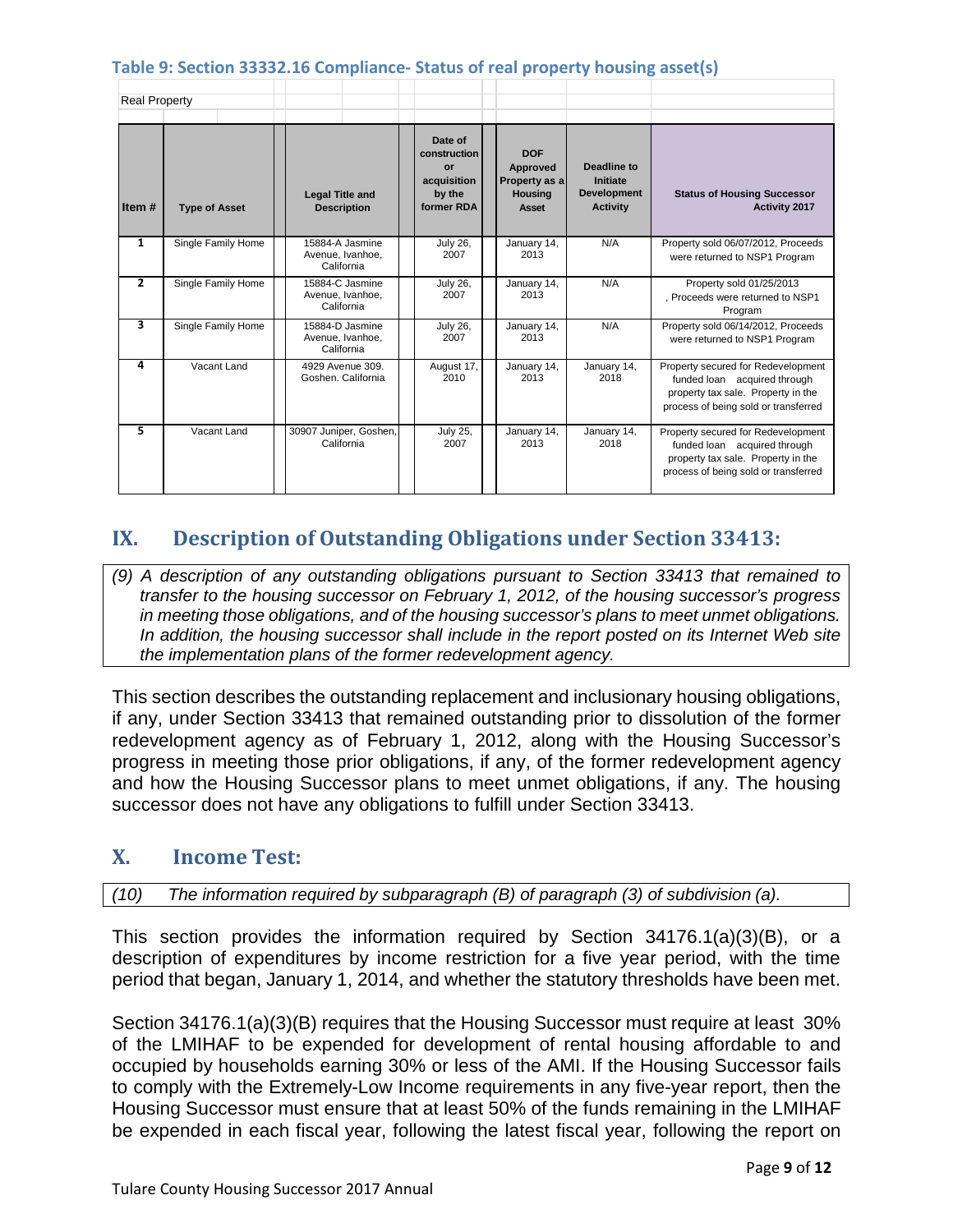households earning 30% or less of the AMI until the Housing Successor demonstrates compliance with the Extremely-Low Income requirement. This information is not required to be reported until 2019 for the 2014 to 2019 periods and will eventually be reflected below within **Table 10, "Extremely Low Income Test",** as formatted below.

#### **Table 10 Extremely Low Income Test**

| <b>Extremely-Low Income Test</b>                       |                      |  |  |  |
|--------------------------------------------------------|----------------------|--|--|--|
| <b>LMIHAF Spent on Extremely-Low Income Households</b> | \$0 Spent on ELI (A) |  |  |  |
| Total LMIHAF (Five Year Total)                         | Total LMIHAF (B)     |  |  |  |
| <b>Extremely-Low Income Test</b>                       | (A)/(B) 0%           |  |  |  |

## <span id="page-10-0"></span>**XI. Senior Housing Test:**

*assisted individually or jointly by the housing successor, its former redevelopment agency, and its host jurisdiction within the previous 10 years in relation to the aggregate number of units of deed-restricted rental housing assisted individually or jointly by the housing successor, its former redevelopment agency, its formerly redevelopment agency, and its host jurisdiction within the same time period. (11) The percentage of units of deed-restricted rental housing restricted to seniors and*

This section provides the percentage of units of deed-restricted rental housing restricted to seniors and assisted individually or jointly by the Housing Successor, its former redevelopment Agency, and its host jurisdiction within the previous 10 years in relation to the aggregate number of units of deed-restricted rental housing assisted individually or jointly by the Housing Successor, its former Redevelopment Agency and its host jurisdiction within the same time period. If this percentage exceeds 50%, then the Housing Successor cannot expend future funds in the LMIHAF to assist additional senior housing units until the Housing Successor or County assists and construction has commenced on a number of restricted rental units that is equal to 50% of the total amount of deed restricted rental units.

For this Report, Table 11 below reflects the ten‐year period reviewed of January 1, 2006 to January 1, 2016. There were no senior rental unit projects assisted during this period.

#### **Table 11**

| <b>Unit Category</b>                | # of Units |
|-------------------------------------|------------|
| <b>Assisted Senior Rental Units</b> | $-()$      |
| <b>Total Assisted Rental Units</b>  | $-0-$      |
| <b>Senior Housing Test (%)</b>      | $-0-%$     |

## <span id="page-10-1"></span>**XII. Excess Surplus Test:**

*had excess surplus, and the housing successor's plan for eliminating the excess surplus. (12) The amount of any excess surplus, the amount of time that the successor agency has*

Excess Surplus is defined in Section 34176.1(d) as an unencumbered amount in the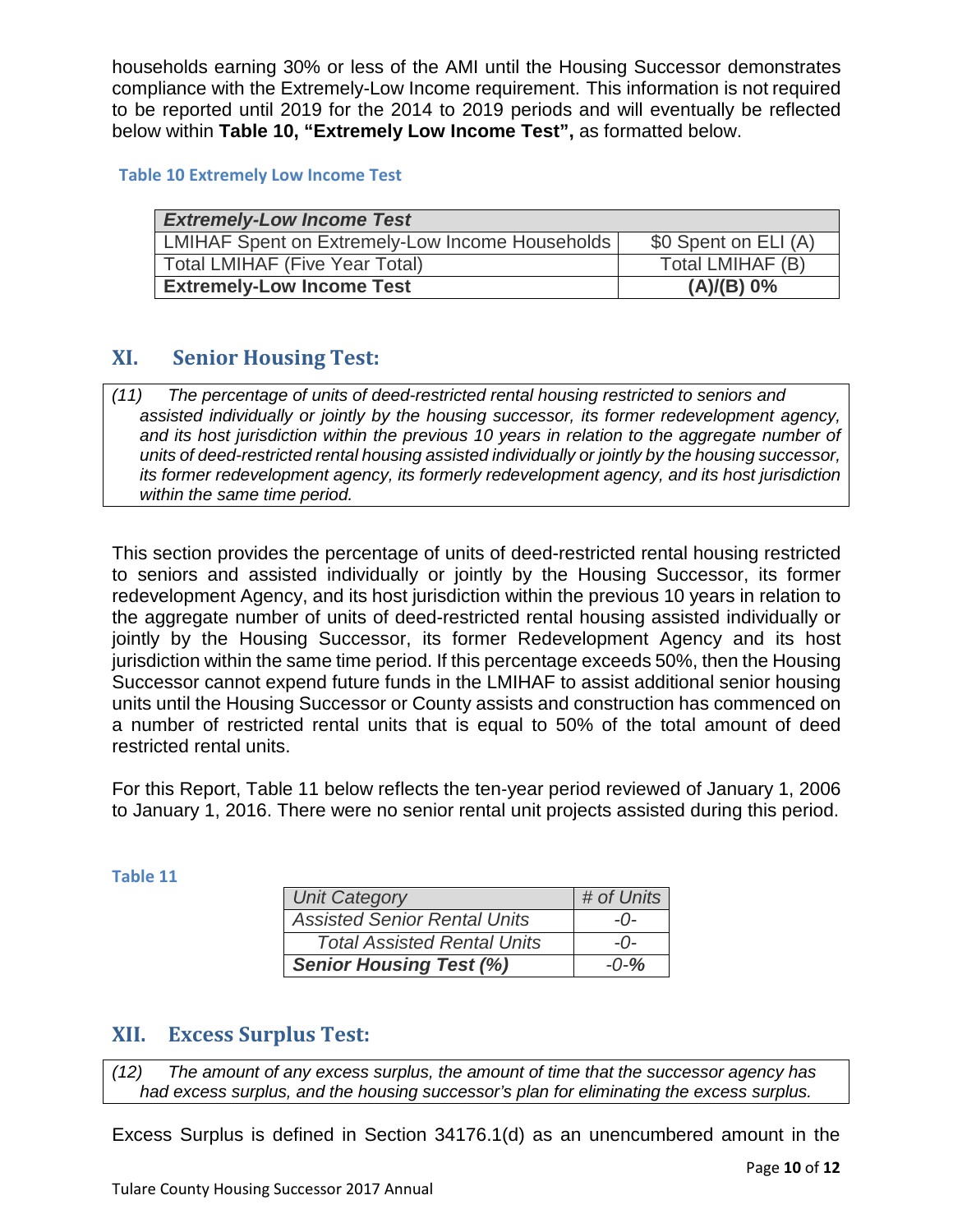account that exceeds the greater of one million dollars (\$1,000,000) or the aggregate amount deposited into the account during the Housing Successor's preceding four Fiscal Years, whichever is greater.

| Year                     |  | FY 2013-14       | FY 2014-15   | FY 2015-16 |  | FY 2016-17 |  |
|--------------------------|--|------------------|--------------|------------|--|------------|--|
| <b>Beginning Balance</b> |  | $(52,349.44)$ \$ | 16,108.62 \$ | 29,080.00  |  | 32,023.57  |  |
| Add: Deposits            |  | 75,627.88        | 22,823.52    | 3,125.07   |  | 8,450.00   |  |
| Less: Expenditures       |  | (7, 169.52)      | (9,852.14)   | (181.50)   |  | (30.00)    |  |
| <b>Ending Balance</b>    |  | $16,108.62$ \$   | 29,080.00    | 32,023.57  |  | 40,629.93  |  |

#### **Table 12**

The Housing Successor has been in existence for a four-year period and the balance at June 30, 2017, as reflected in Table 12 above, is less than one million dollars, therefore, the determination is that during this period there is no Excess Surplus.

## <span id="page-11-0"></span>**XIII. Inventory of Homeownership Units:**

- *the housing successor that are subject to covenants or restrictions or to an adopted program that protects the former redevelopment agency's investment of moneys from the Low and Moderate Income Housing Fund pursuant to subdivision (f) of Section 33334.3. This inventory shall include all of the following information: (13) An inventory of homeownership units assisted by the former redevelopment agency or*
	- *a. The number of those units.*
	- *b. In the first report pursuant to this subdivision, the number of units lost to the portfolio after February 1, 2012, and the reason or reasons for those losses. For all subsequent reports, the number of the units lost to the portfolio in the last fiscal year and the reason for those losses.*
	- *c. Any funds returned to the housing successor as part of an adopted program that protects the former redevelopment agency's investment of moneys from the Low and Moderate Income Housing Fund.*
	- *d. Whether the housing successor has contracted with any outside entity for the management of the units and, if so, the identity of the entity.*

Of the 59 units listed on the Successor's Housing Asset Transfer Form, seven homeownership units remain for First Time Homebuyer loans and 49 units remain for housing rehabilitation loans. The property, description, remaining loan term and amount, affordability period and covenant expiration is shown in Exhibit A. The loans not listed were removed due to the Homeowner satisfying the term, loan payoff, or loan default. The Housing Successor has not contracted with any outside entity for the management of the units.